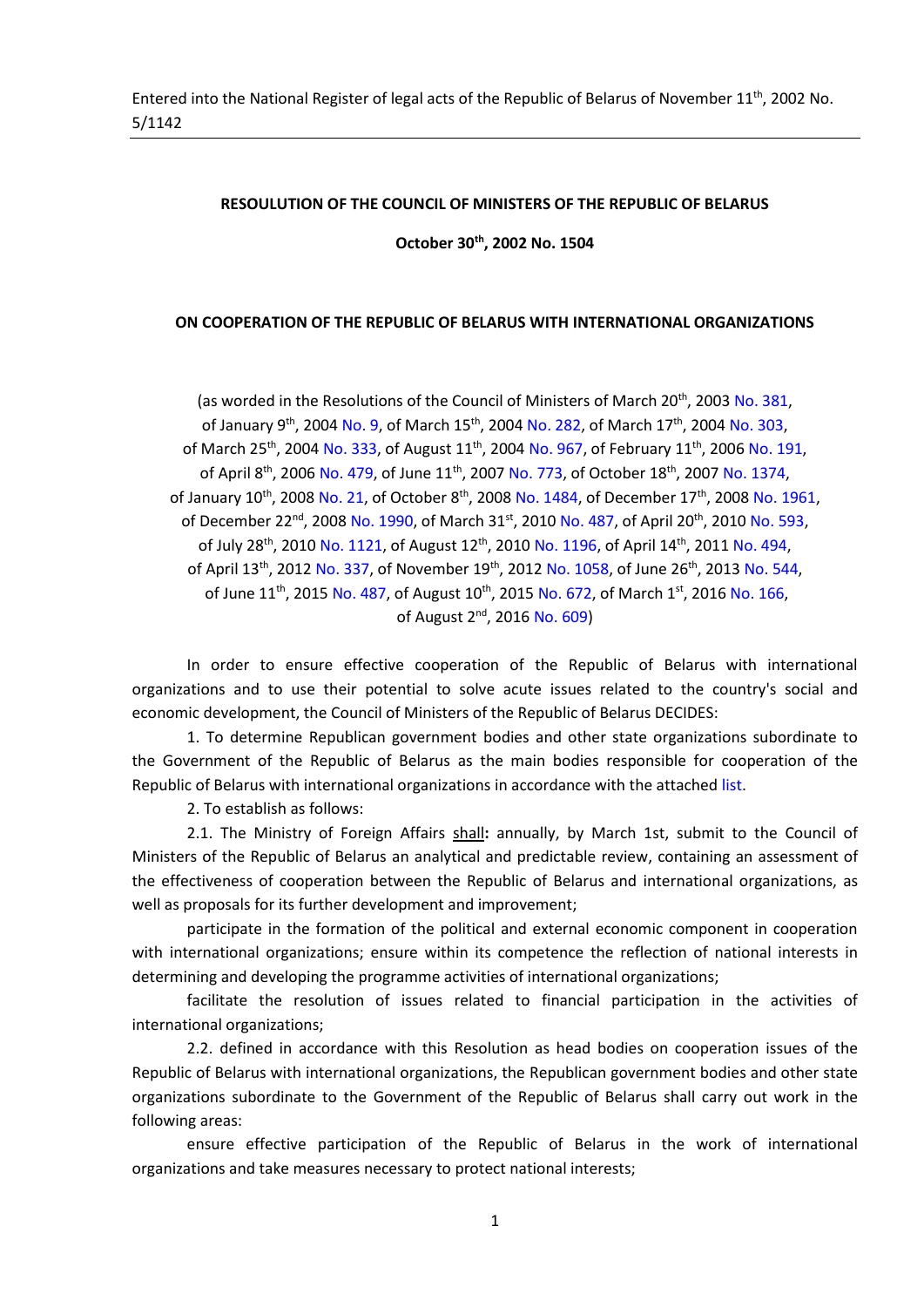develop long-term and long-range plans for cooperation with international organizations, copies of which shall be submitted to the Ministry of Foreign Affairs, and specific proposals for the development of this cooperation;

submit to the Ministry of Foreign Affairs annually, not later than January 25<sup>th</sup>, reports on participation in the activities of international organizations, including:

general information on the work with the relevant international organization in the reporting period; evaluation of the effectiveness of cooperation;

the number of projects being implemented and the amount of assistance received during the reporting period; budgetary and financial aspects and the main problematic issues complicating the participation of the Republic of Belarus in the activities of the international organization;

proposals on the effective participation of the Republic of Belarus in the activities of an international organization.

3. The Resolutions of the Council of Ministers of the Republic shall be deemed to have lost force in accordance with the attached list.

Prime Minister of the Republic of Belarus G. NOVITSKY

APPROVED Resolution of the Council of Ministers of the Republic of Belarus October 30<sup>th</sup>, 2002 No. 1504

# **LIST OF REPUBLICAN BODIES OF STATE ADMINISTRATION AND OTHER GOVERNMENT ORGANIZATIONS SURBODINATED TO THE GOVERNMENT OF THE REPUBLIC OF BELARUS AND OTHER INTERNATIONAL ORGANIZATIONS, WITH WHICH COOPERATION IS CARRIED OUT**

(as worded in the Resolutions of the Council of Ministers of March 20<sup>th</sup>, 2003 No. 381, of January 9<sup>th</sup>, 2004 No. 9, of March 15<sup>th</sup>, 2004 No. 282, of March 17<sup>th</sup>, 2004 No. 303, of March 25<sup>th</sup>, 2004 No. 333, of August 11<sup>th</sup>, 2004 No. 967, of February 11<sup>th</sup>, 2006 No. 191, of April 8<sup>th</sup>, 2006 No. 479, of June 11<sup>th</sup>, 2007 No. 773, of October 18<sup>th</sup>, 2007 No. 1374, of January 10<sup>th</sup>, 2008 No. 21, of October 8<sup>th</sup>, 2008 No. 1484, of December 17<sup>th</sup>, 2008 No. 1961, of December 22<sup>nd</sup>, 2008 No. 1990, of March 31<sup>st</sup>, 2010 No. 487, of April 20<sup>th</sup>, 2010 No. 593, of July 28<sup>th</sup>, 2010 No. 1121, of August 12<sup>th</sup>, 2010 No. 1196, of April 14<sup>th</sup>, 2011 No. 494, of April 13<sup>th</sup>, 2012 No. 337, of November 19<sup>th</sup>, 2012 No. 1058, of June 26<sup>th</sup>, 2013 No. 544, of June 11<sup>th</sup>, 2015 No. 487, of August 10<sup>th</sup>, 2015 No. 672, of March 1<sup>st</sup>, 2016 No. 166, of August 2<sup>nd</sup>, 2016 No. 609)

MINISTRY OF ARCHITECHTURE AND CONSTRUCTION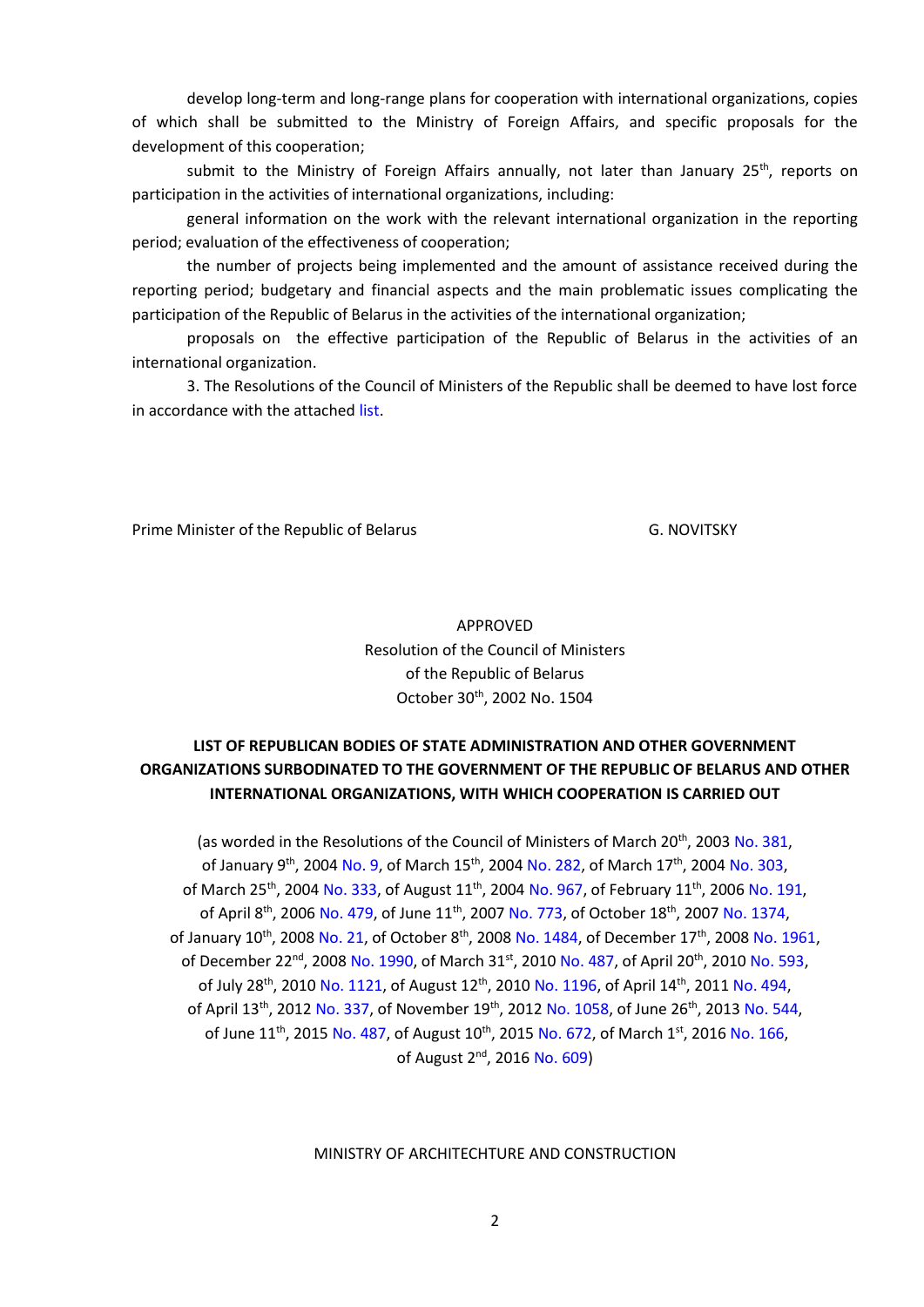Committee on Housing and Land Management of the United Nations Economic Commission for Europe (hereinafter referred to as "UNECE")

(as worded in the Resolution of the Council of Ministers of October 8<sup>th</sup>, 2008 No. 1484) United Nations Human Settlements Programme.

#### MINISTRY OF INTERNAL AFFAIRS

Bureau for the Coordination of Combating Organized Crime and Other Dangerous Types of Crimes in the Territory of the CIS Member States – the Commonwealth of Independent States (hereinafter referred to as "CIS")

International Criminal Police Organization

International Organization for Migration

(the paragraph was introduced by the Resolution of the Council of Ministers of August 11<sup>th</sup>, 2004 No. 967; as worded in the Resolution of the Council of Ministers of February 11<sup>th</sup>, 2006 No. 191)

United Nations High Commissioner for Refugees

(the paragraph was introduced by the Resolution of the Council of Ministers of August 11<sup>th</sup>, 2004 No. 967)

#### MINISTRY OF HEALTH

#### World Health Organization

United Nations Scientific Committee on the Effects of Atomic Radiation (the paragraph was introduced by the Resolution of the Council of Ministers of April 13<sup>th</sup>, 2012 No. 337)

#### MINISTRY OF FOREIGN AFFAIRS

World Trade Organisation <\*>

Hague Conference on Private International Law (general issues related to the activity) (as worded in the Resolution of the Council of Ministers of November 19<sup>th</sup>, 2012 No. 1058)

Eurasian Economic Community

European Free Trade Association <\*\*>

European Union <\*\*>

Consultative Commission for the Treaty on Open Skies

Conference on Disarmament

United Nations Organization (hereinafter referred to as the "UN")

General Assembly

UN Secretariat

Security Council

Trusteeship Council

United Nations Conference on Trade and Development -- the International Trade Centre for the United Nations Conference on Trade and Development of the World Trade Organization

International Atomic Energy Agency

International Court of Justice

International Tribunal for the Prosecution of Persons Responsible for Serious Violations of International Humanitarian Law Committed in the Territory of the Former Yugoslavia since 1991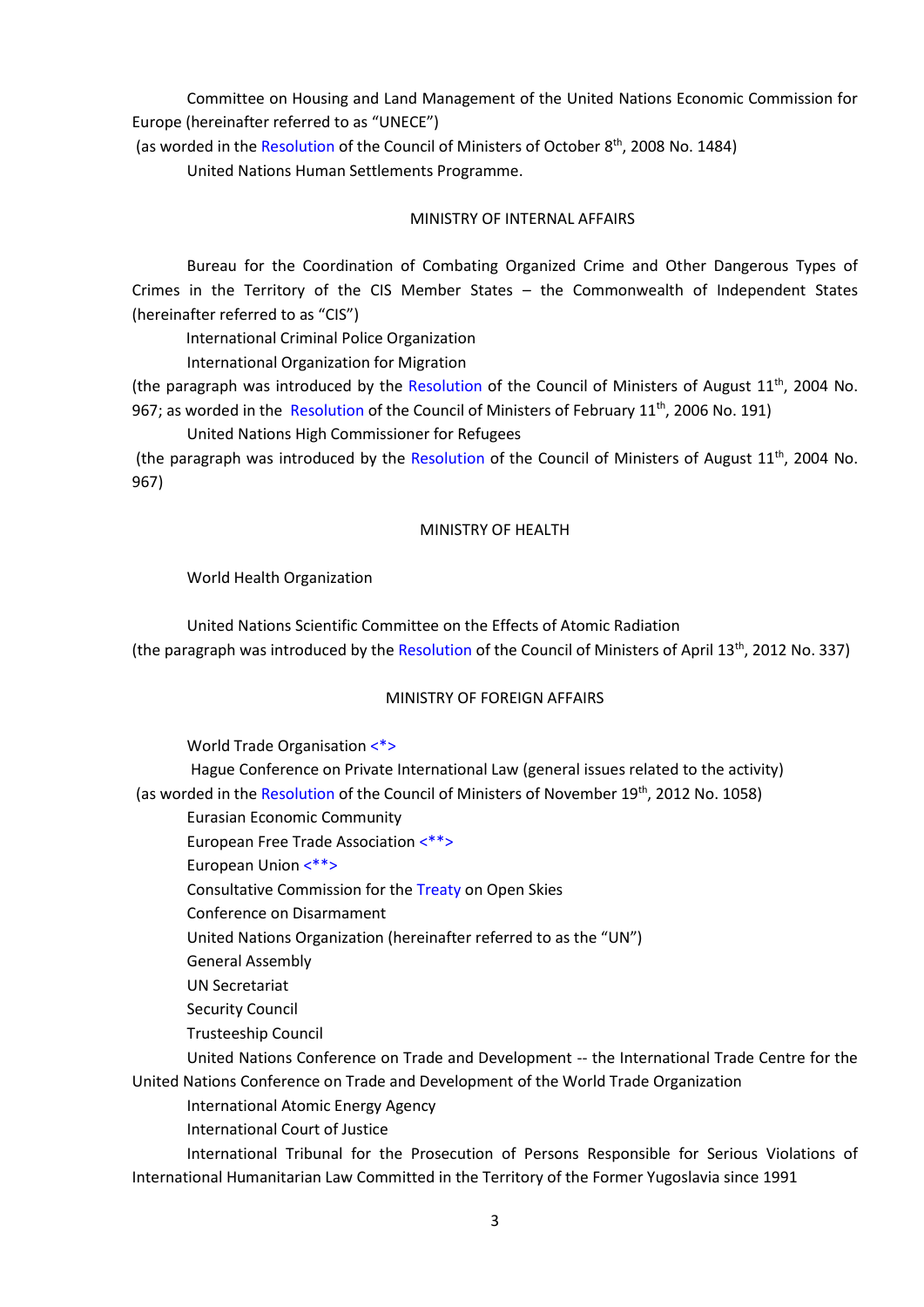International Criminal Tribunal for the Prosecution of Persons Responsible for Genocide and Other Serious Violations of International Humanitarian Law Committed in Rwanda and Rwandan Citizens Responsible for Genocide and Other Such Violations Committed in the Territory of Neighboring States, from 1 January 1994 to 31 December 1994

United Nations Educational Scientific and Cultural Organization – the World Heritage Protection Fund, the Intangible Cultural Heritage Protection Fund

(as worded in the Resolution of the Council of Ministers of October 8<sup>th</sup>, 2008 No. 1484)

United Nations Industrial Development Organization (general issues related to activity)

United Nations Development Programme (except for the matters related to Technical Cooperation), the United Nations Children's Fund and other operational funds and programs, UN subsidiary bodies

Office of the United Nations High Commissioner for Human Rights

Economic and Social Council, its functional bodies, committees and commissions

Organization for Security and Cooperation in Europe:

The paragraph was excluded from October 8<sup>th</sup>, 2008. - The Resolution of the Council of Ministers of October 8<sup>th</sup>, 2008 No. 1484

Joint Consultative Group of the Treaty on Conventional Armed Forces

Court of Conciliation and Arbitration within the Organization for Security and Cooperation in Europe

The paragraph was excluded from October 8<sup>th</sup>, 2008. – The Resolution of the Council of Ministers of October 8<sup>th</sup>, 2008 No. 1484

Bodies for the implementation of International Treaties on Disarmament:

Nuclear Suppliers' Group

Organization for the Prohibition of Chemical Weapons

North Atlantic Treaty Organization <\*\*>

Preparatory Commission for the Comprehensive Nuclear-Test-Ban Treaty

Secretariat of the Collective Security Council for the Collective Security Treaty

Organization for Economic Cooperation and Development <\*\*>

Organization of the Black Sea Economic Cooperation <\*\*>

Permanent Court of Arbitration

Commonwealth of Independent States (hereinafter referred to as "CIS"): Executive Committee Economic Court

Euro-Atlantic Partnership Council Council of Europe <\*\*> Council of the Baltic Sea States <\*\*> Central European Initiative Central European Free Trade Agreement <\*\*> International Exhibition Bureau

(the paragraph was introduced by the Resolution of the Council of Ministers of June 26<sup>th</sup>, 2013 No. 544)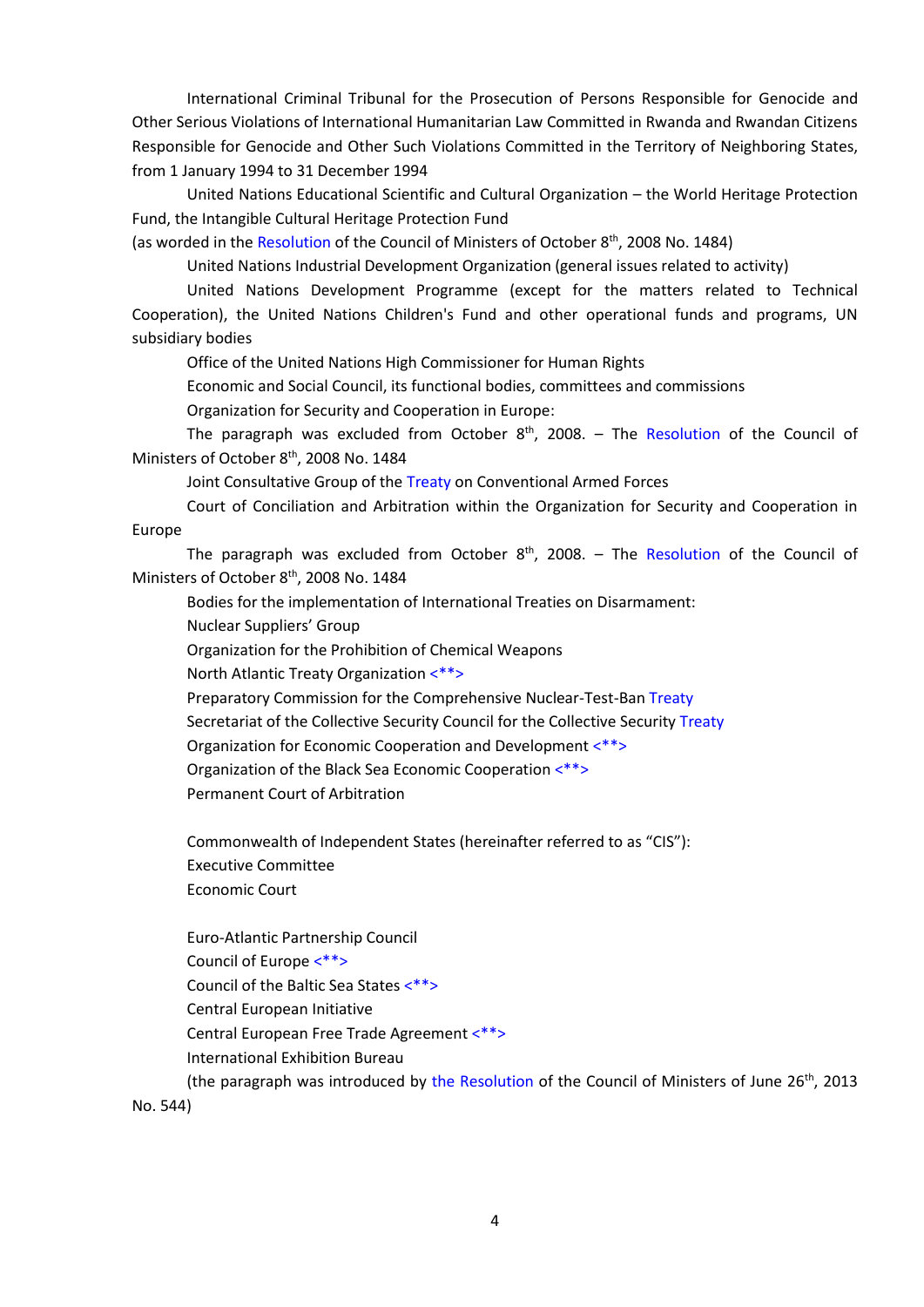#### MINISTRY FOR TAXATION AND REVENUE

(as worded in the Resolution of the Council of Ministers of October 8<sup>th</sup>, 2008 No. 1484)

Intra-European Organization of Tax Administrations

#### MINISTRY FOR EMERGENCY SITUATIONS

Interstate Council for Industrial Safety Interstate Council for Emergencies of Natural and Technogenic Character International Technical Committee for the Prevention and Extinction of Fire

MINISTRY OF NATURAL RESOURCES AND ENVIRONMENTAL PROTECTION

(as worded in the Resolution of the Council of Ministers of October 8<sup>th</sup>, 2008 No. 1484)

World Meteorological Organization

Committee on Environmental Policy of the United Nations Economic Commission for Europe United Nations Environmental Programme

The bodies established for the implementation of Environmental Conservation Conventions:

Basel Convention on the Control of Transboundary Movement of Hazardous Wastes and Their

Disposal

Vienna Convention for the Protection of the Ozone Layer and the Montreal Protocol on Substances that Deplete the Ozone Layer

The paragraph was excluded. – The Resolution of the Council of Ministers of August 2<sup>nd</sup>, 2016 No. 609

Convention on the Conservation of Migratory Species of Wild Animals

Convention and the Cartagena Protocol on Biosafety to the Convention on Biological Diversity Convention and Protocols to the Convention on Long-range Transboundary Air Pollution Convention on Wetlands of International Importance especially as Waterfowl Habitat

Convention on Access to Information Public Participation in Decision-making and Access to Justice in Environmental Matters

Convention on the International Trade in Endangered Species of Wild Fauna and Flora Convention on the Environmental Impact Assessment in a Transboundary Context

United Nations Convention to Combat Desertification in Those Countries Experiencing Serious Drought and/or Desertification, Particularly in Africa

Convention on the Protection and Use of Transboundary Watercourses and International Lakes Framework Convention and Kyoto Protocol to the United Nations Framework Convention on Climate Change

Stockholm Convention on Persistent Organic Pollutants

Agreement on the Protection of Afro-Eurasian Migratory Waterbirds (the paragraph was introduced by the Resolution of the Council of Ministers of March 1<sup>st</sup>, 2016 No. 166)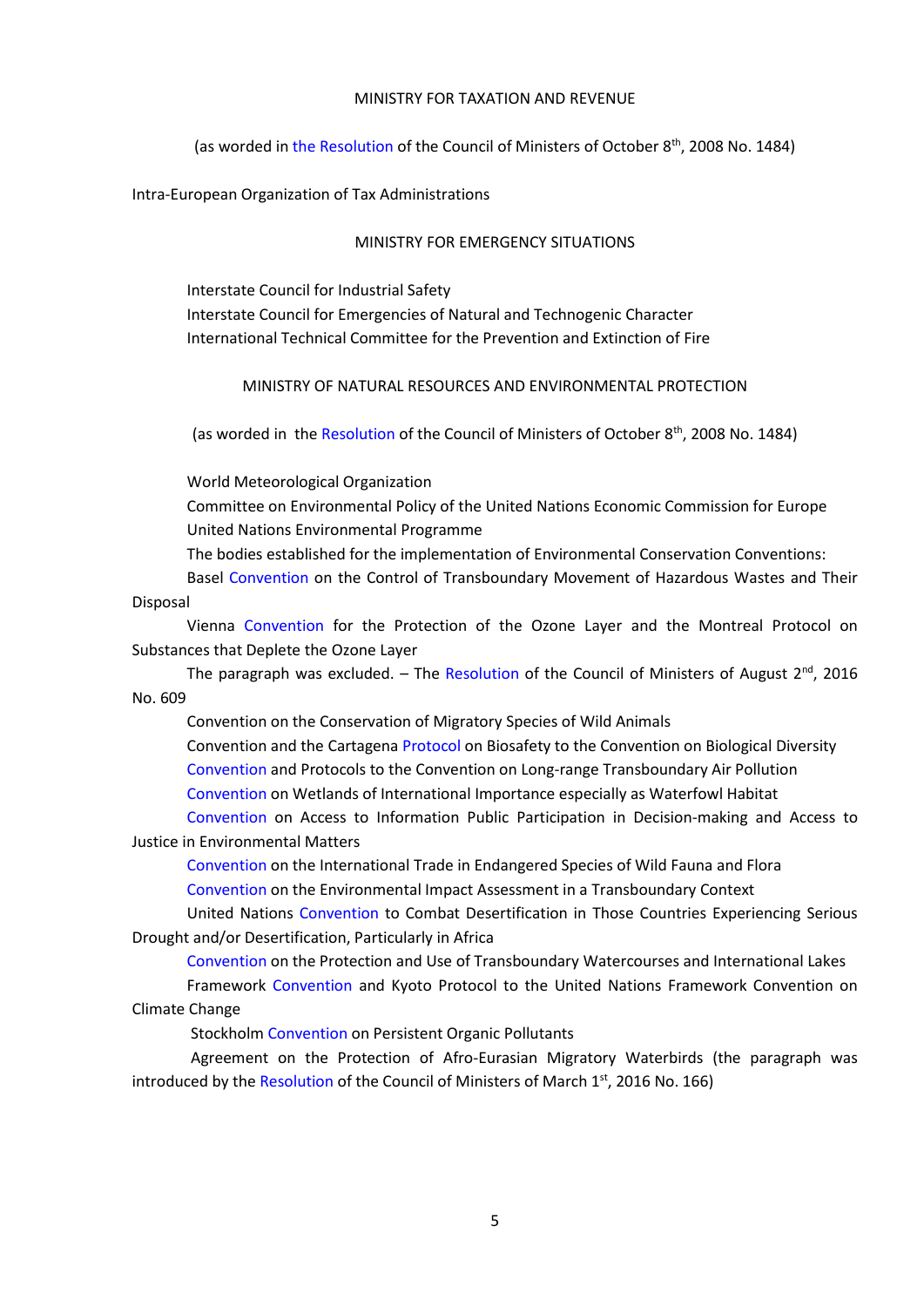#### MINISTRY OF INDUSTRY

International Organization for Economic and Scientific and Technical Cooperation in the Field of Electrical Industry

## MINISTRY OF COMMUNICATIONS AND INFORMATIZATION

(as worded in the Resolution of the Council of Ministers of March 17<sup>th</sup>, 2004 No. 303)

Universal Postal Union European Communications Satellite Organization "Eutelsat" International Organization of Space Communications "Intersputnik" International Maritime SatelliteTelecommunications Organization "Inmarsat" International Telecommunications Satellite Organization "Intelsat" <\*\*> International Telecommunication Union

# MINISTRY OF AGRICULTURE AND FOOD

International Wheat Council <\*> International Union for the Protection of New Varieties of Plants International Epizootic Bureau European and Mediterranean Plant Protection Organization Food and Agriculture Organization of the United Nations (as worded in the Resolution of the Council of Ministers of April 8<sup>th</sup>, 2006 No. 479)

# MINISTRY OF SPORTS AND TOURISM

World Tourism Organization

(as worded in the Resolution of the Council of Ministers of October 8<sup>th</sup>, 2008 No. 1484)

The paragraph was excluded. – The Resolution of the Council of Ministers of April 20<sup>th</sup>, 2010 No. 593

Enlarged Partial Agreement on Sports of the Council of Europe (the paragraph was introduced by the Resolution of the Council of Ministers of December 22<sup>nd</sup>, 2008 No. 1990)

# MINISTRY OF STATISTICS AND ANALYSIS

Excluded from October 8<sup>th</sup>, 2008. - The Resolution of the Council of Ministers of October 8<sup>th</sup>, 2008 No. 1484

# MINISTRY OF TRADE

Excluded from July 1<sup>st</sup>, 2013. - The Resolution of the Council of Ministers of June 26<sup>th</sup>, 2013 No. 544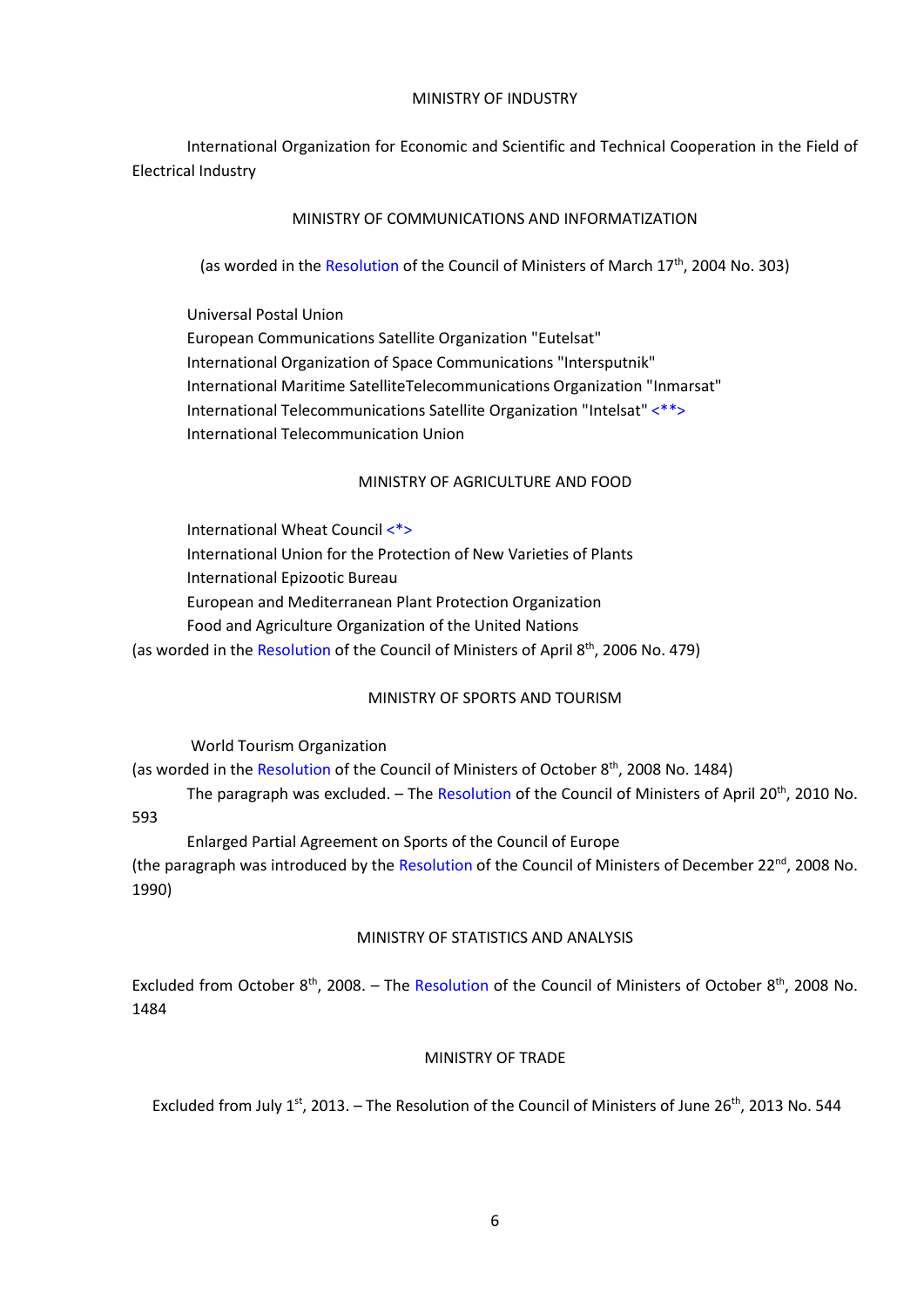#### MINISTRY OF TRANSPORT AND COMMUNICATIONS

European Conference of Ministers of Transport

Inland Transport Committee of the UN Economic Commission for Europe

Coordination Transport Meeting of CIS Member States

International Maritime Organization <\*\*>

Intergovernmental Council of Road Workers

International Sea-Bed Authority

(the paragraph was introduced by the Resolution of the Council of Ministers of June 11<sup>th</sup>, 2007 No. 773) International Tribunal for the Law of the Sea

- (the paragraph was introduced by the Resolution of the Council of Ministers of June 11<sup>th</sup>, 2007 No. 773) Interstate Aviation Committee for CIS
- (the paragraph was introduced by the Resolution of the Council of Ministers of June 11<sup>th</sup>, 2007 No. 773) Council for Aviation and Use of CIS Airspace

(the paragraph was introduced by the Resolution of the Council of Ministers of June 11<sup>th</sup>, 2007 No. 773) Organization for Cooperation between Railways

(the paragraph was introduced by the Resolution of the Council of Ministers of June 11th,2007 No. 773) International Civil Aviation Organization

(the paragraph was introduced by the Resolution of the Council of Ministers of October 18<sup>th</sup>, 2007 No. 1374)

#### MINISTRY OF LABOR AND SOCIAL PROTECTION

The paragraph was excluded. - The Resolution of the of the Council of Ministers of August 11<sup>th</sup>, 2004 No. 967

International Labour Organization

The paragraph was excluded.  $-$  The Resolution of the Council of Ministers of August 11<sup>th</sup>, 2004 No. 967

#### MINISTRY OF FINANCE

International Monetary Fund

International Association of Insurance Supervisions

(the paragraph was introduced by the Resolution of the Council of Ministers of December 17<sup>th</sup>, 2008 No. 1961)

Eurasian Development Bank

(the paragraph was introduced by the Resolution of the Council of Ministers of July 28<sup>th</sup>, 2010 No. 1121)

#### MINISTRY OF ECONOMY

United Nations European Economic Commission (general issues related to the Commission activity)

European Bank for Reconstruction and Development Committee on Trade of the United Nations Economic Commission for Europe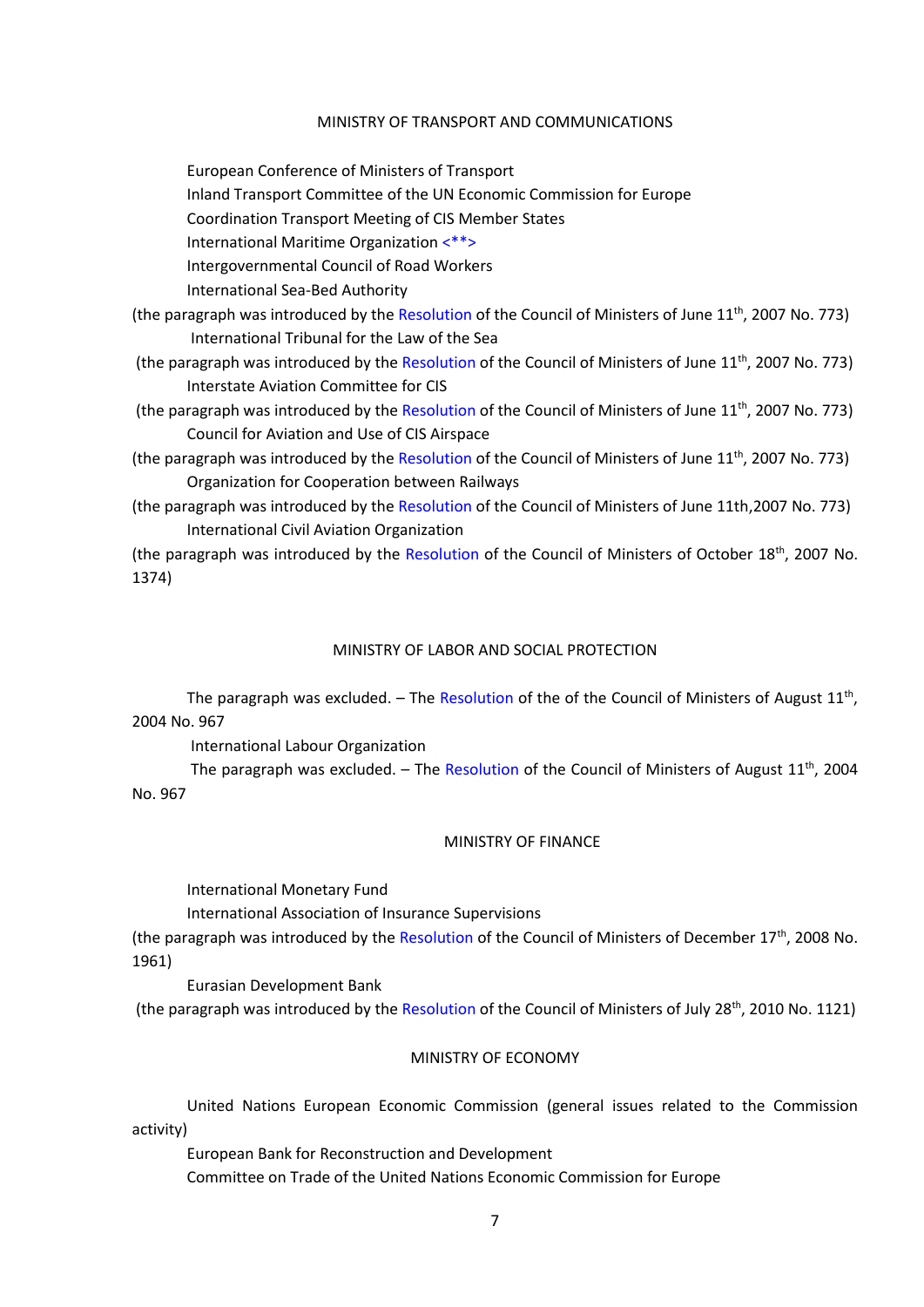(as worded in the Resolution of the Council of Ministers of October 8<sup>th</sup>, 2008 No. 1484)

International Development Association <\*\*>

International Bank of Reconstruction and Development

International Finance Corporation

International Center for Settlement of Investment Disputes <\*\*>

Multilateral Investment Guarantee Agency

United Nations Industrial Development Organization (in a part of technical cooperation issues) United Nations Development Programme (in a part of technical cooperation issues)

The paragraph was excluded. – The Resolution of the Council of Ministers of June 11<sup>th</sup>, 2015 No.

487

# MINISTRY OF ENERGY

The paragraph was excluded. - The Resolution of the Council of Ministers of August 10<sup>th</sup>, 2015 No. 672

UNECE Committee on Sustainable Energy

Energy Charter

(the paragraph was introduced by the Resolution of the Council of Ministers of June 11<sup>th</sup>, 2015 No. 487)

# MINISTRY OF JUSTICE

(introduced by the Resolution of the Council of Ministers of October 8<sup>th</sup>, 2008 No. 1484)

International Council on Archives at the United Nations Educational Scientific and Cultural Organization

Hague Conference on Private International Law (special matters related to the activity) (the paragraph was introduced by the Resolution of the Council of Ministers of November 19<sup>th</sup>, 2012 No. 1058)

## STATE SECURITY COMMITTEE

## Сounter-terrorism Сenter for CIS Member States

# STATE AVIATION COMMITTEE

The paragraph was excluded. – The Resolution of the Council of Ministers June 11<sup>th</sup>, 2007 No. 773

## STATE BORDER COMMITTEE

(as worded in the Resolution of the Council of Ministers of January 10<sup>th</sup>, 2008 No. 21)

Steering Committee for the Commanders of the Border Troops of the CIS Member States

## STATE CUSTOMS COMMITTEE

Administrative Committee for the Convention on International Transport of Goods Under Cover of TIR Carnets of the UNECE Internal Transport Committee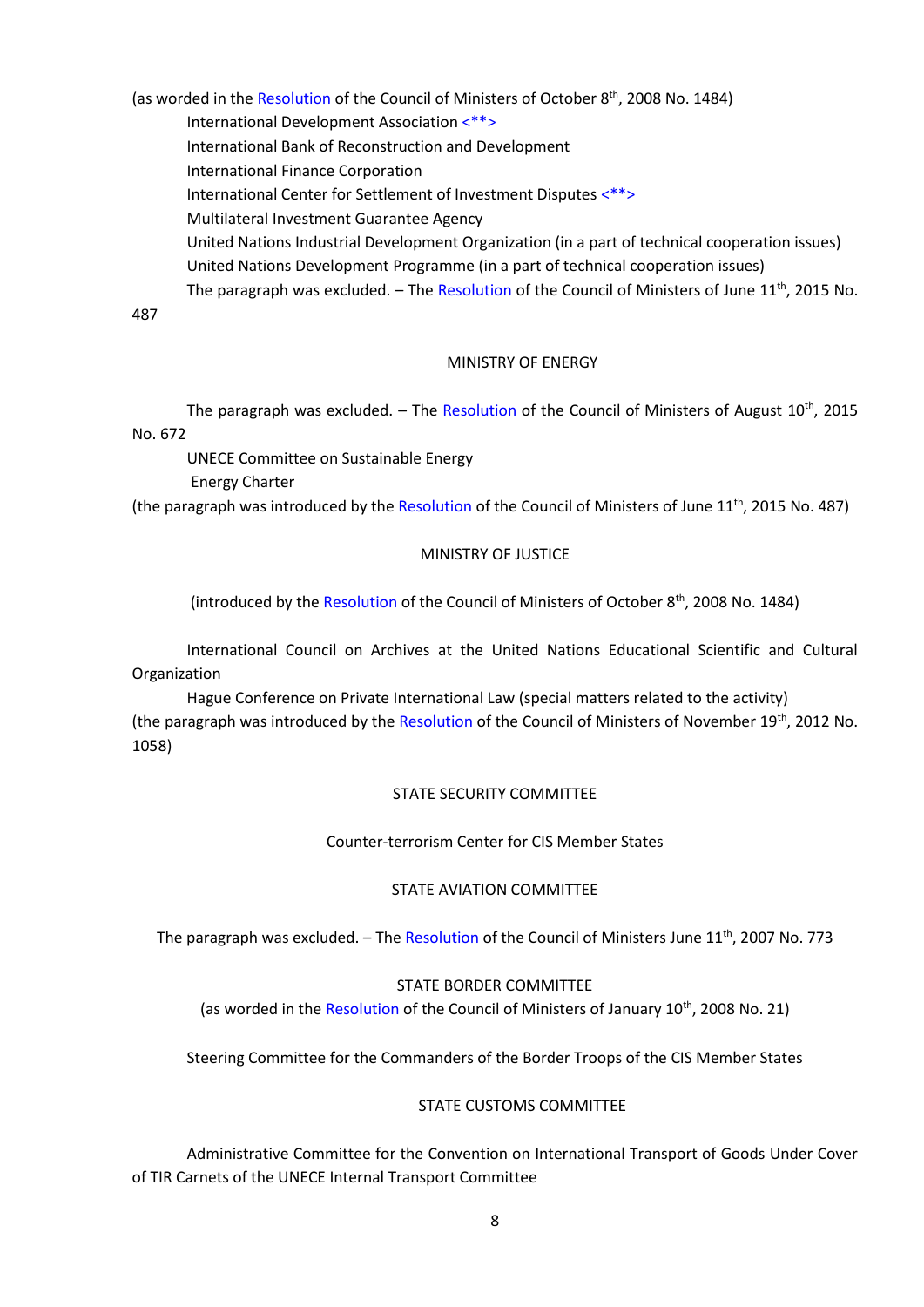## World Customs Organisation

#### MINISTRY OF FORESTRY

(as worded in the Resolution of the Council of Ministers of March 17<sup>th</sup>, 2004 No. 303)

UNECE Timber Committee

# COMMITTEE ON ARCHIVES AND OFFICE ADMINISTRATION AT THE COUNCIL OF MINISTERS OF THE REPUBLIC OF BELARUS

Excluded from October  $8<sup>th</sup>$ , 2008. – The Resolution of the Council of Ministers of October  $8<sup>th</sup>$ , 2008 No. 1484

#### STATE COMMITTEE ON SCIENCE AND TECHNOLOGY

(as worded in the Resolution of the Council of Ministers of March 15<sup>th</sup>, 2004 No. 282)

World Intellectual Property Organization

The paragraph was excluded from October  $8<sup>th</sup>$ , 2008. – The Resolution of the Council of Ministers of October 8<sup>th</sup>, 2008 No. 1484

International Centre for Scientific and Technical Information

(the paragraph was introduced by the Resolution of the Council of Ministers of August 12<sup>th</sup>, 2010 No. 1196)

#### STATE COMMITTEE ON STANDARDIZATION

(as worded in the Resolution of the Council of Ministers October 8<sup>th</sup>, 2008 No. 1484)

Euro-Asian Cooperation of State Metrological Institutions

European Organization for Quality

UNECE Internal Transport Committee (in a part of regulations on safety and designs of wheeled vehicles)

UNECE Committee on Trade (in a part of technical clarification and standardization)

(as worded in the Resolution of the Council of Ministers of October 8<sup>th</sup>, 2008 No. 1484)

UNECE Committee on Sustainable Energy (in a part of energy conservation, efficient use of fuel and energy resources, non-conventional and renewable energy sources)

(the paragraph was introduced by the Resolution of the Council of Ministers of October 8<sup>th</sup>, 2008 No. 1484)

International Organization of Legal Metrology

International Organization for the Certification of Electrical Equipment for Compliance with Safety Standards

International Organization for Standardization

International Electrotechnical Commission

Interstate Council for Standardization, Metrology and Certification of CIS Member States

General Conference on Weights and Measures

(the paragraph was introduced by the Resolution of the Council of Ministers of March 20<sup>th</sup>, 2003 No. 381)

European Committee for Standardization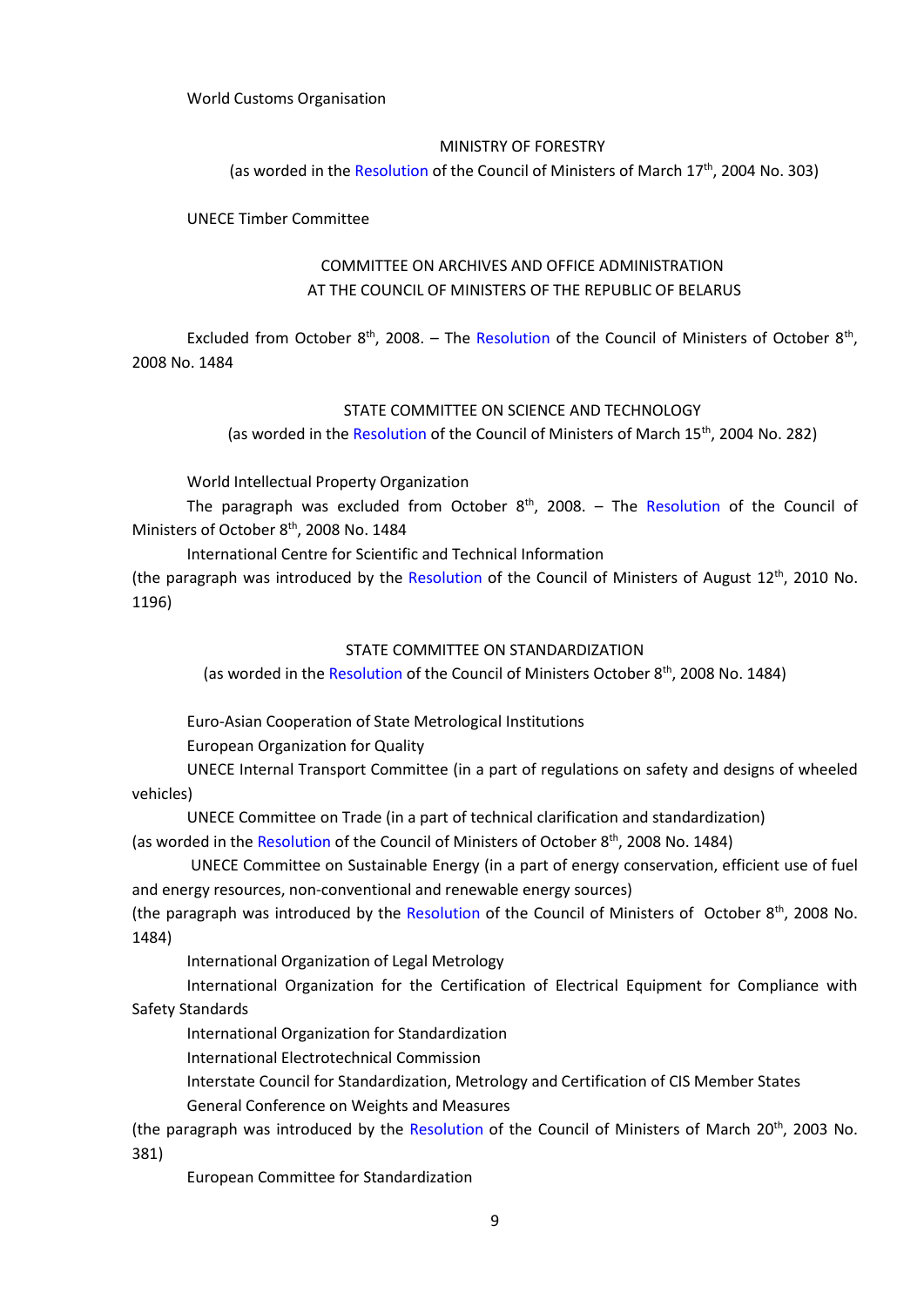(the paragraph was introduced by the Resolution of the Council of Ministers of March 31<sup>st</sup>, 2010 No. 487)

European Committee for Electrotechnical Standardization

(the paragraph was introduced by the Resolution of the Council of Ministers of October 31<sup>st</sup>, 2010 No. 487)

International Renewable Energy Agency

(the paragraph was introduced by the Resolution of the Council of Ministers of April 14<sup>th</sup>, 2011 No. 494)

## COMMITTEE FOR ENERGY EFFICIENCY

# AT THE COUNCIL OF MINISTERS OF THE REPUBLIC OF BELARUS

Excluded from 8 October 2008. - The Resolution of the Council of Ministers of October 8<sup>th</sup>, 2008 No. 1484

# BELARUSIAN STATE CONCERN OF FOOD INDUSTRY BELGOSPISCHEPROM

International Cocoa Organization <\*\*> International Coffee Organization <\*\*> International Sugar Organization

## BELARUSIAN RAILWAY

Excluded. - The Resolution of the Council of Ministers of June 11<sup>th</sup>, 2007 No. 773

## NATIONAL ACADEMY OF SCIENCES OF BELARUS

International Science and Technology Center

The paragraph was excluded from 13 August 2010. – The Resolution of the Council of Ministers of August 12<sup>th</sup>, 2010 No. 1196

Antarctic Treaty of 1 December 1959 and the Protocol on Environmental Protection to the Antarctic Treaty of 4 October 1991

(the paragraph was introduced by the Resolution of the Council of Ministers of August 2<sup>nd</sup>, 2016 No. 609)

NATIONAL STATE BELTELERADIOCOMPANY OF THE REPUBLIC OF BELARUS

(enacted by the Resolution of the Council of Ministers of March 25<sup>th</sup>, 2004 No. 333)

European Broadcasting Union

-------------------------------

<\*\*> The Republic of Belarus has the status of the European Broadcasting Union

<\*\*> The Republic of Belarus is non-member of this organization